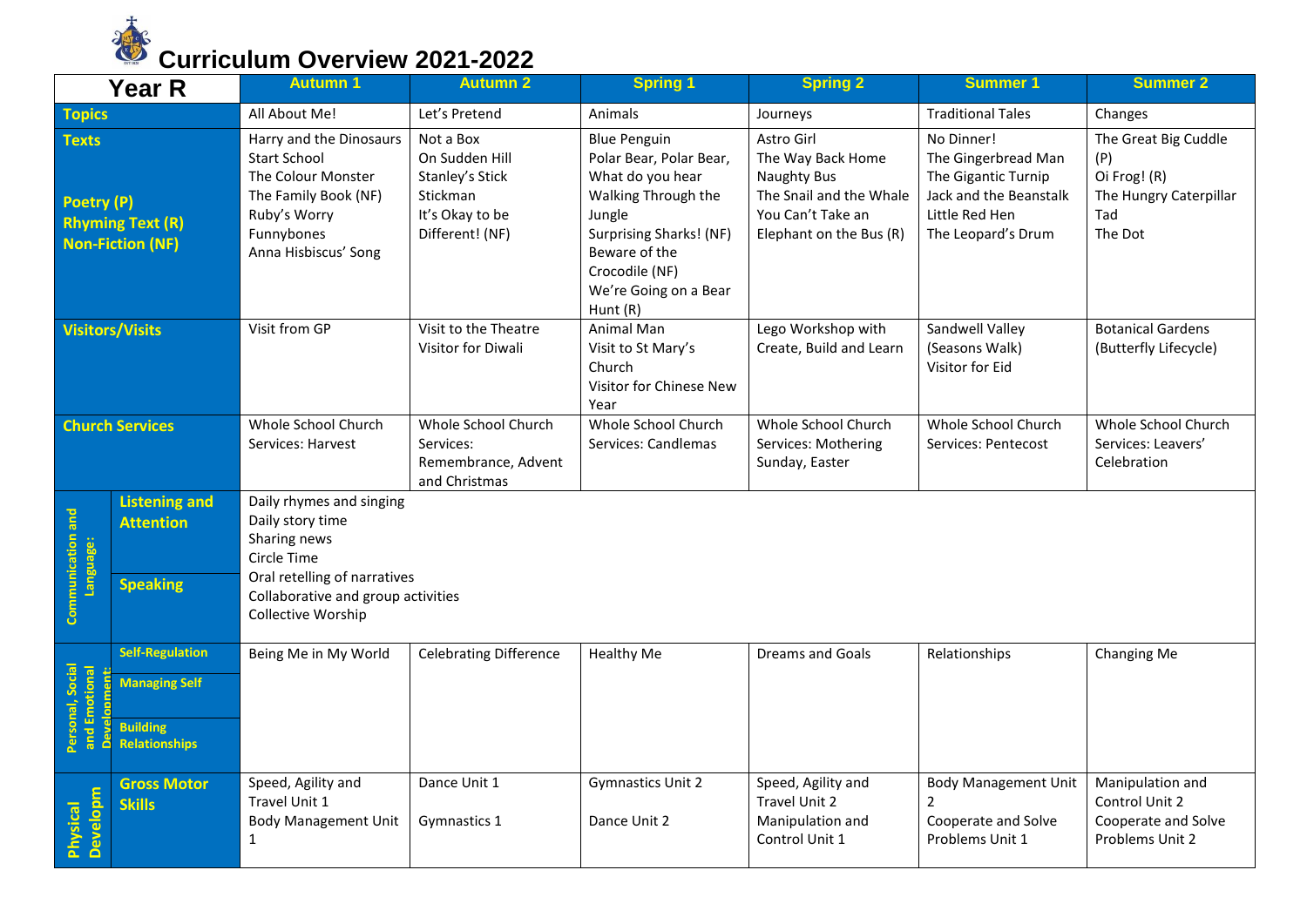

|                              | <b>Fine Motor</b><br><b>Skills</b>                   | Name writing and<br>pencil grip<br>Scissor skills - snips and<br>straight lines, and<br>cutting around simple<br>shapes, e.g. triangle,<br>square<br>Malleable materials and<br>tools                                                    | Scissor skills - cutting<br>along curved lines<br>Clay and tools<br>Use of joining materials,<br>e.g. masking tape,<br>sellotape                                                           | Scissor skills - cutting<br>more complex shapes,<br>e.g. split pin animals                                                                                       | Hole punchers and<br>threading<br>Scissor skills - cutting<br>holes within shapes,<br>e.g. eyes in masks                                                                                             | Knives, spoons and<br>whisks (cooking<br>activities)<br>Gardening tools, e.g.<br>spades, rakes, trowels    | Staplers, sewing and<br>weaving                                                        |
|------------------------------|------------------------------------------------------|------------------------------------------------------------------------------------------------------------------------------------------------------------------------------------------------------------------------------------------|--------------------------------------------------------------------------------------------------------------------------------------------------------------------------------------------|------------------------------------------------------------------------------------------------------------------------------------------------------------------|------------------------------------------------------------------------------------------------------------------------------------------------------------------------------------------------------|------------------------------------------------------------------------------------------------------------|----------------------------------------------------------------------------------------|
|                              | <b>Comprehension</b><br><b>Word Reading</b>          | Phase 2, Letters and<br>Sounds<br>LetterJoin patterns and<br>name writing + Pencil                                                                                                                                                       | <b>Guided Reading</b><br>Phase 3 Set 6, 7 and<br>consonant digraphs,<br>Letters and Sounds                                                                                                 | <b>Guided Reading</b><br>Phase 3 vowel<br>digraphs, Letters and<br>Sounds                                                                                        | <b>Guided Reading</b><br>Phase 3 Revision and<br>Phase 4, Letters and<br>Sounds                                                                                                                      | <b>Guided Reading</b><br>Phase 4, Letters and<br>Sounds<br>LetterJoin (Capital                             | <b>Guided Reading</b><br>Phase 4, Letters and<br>Sounds<br>LetterJoin (Capital         |
| Literacy:                    | <b>Writing</b>                                       | grip<br><b>Emergent Writing</b><br>linked to texts to<br>include labels, cards                                                                                                                                                           | LetterJoin (Phase 2<br>graphemes)<br>Writing activities linked<br>to texts to include short                                                                                                | LetterJoin (Phase 3<br>graphemes)<br>Writing activities linked<br>to texts to include fact                                                                       | LetterJoin (Phase 3<br>graphemes)<br>Writing activities linked<br>to texts to include                                                                                                                | letters)<br>Writing Activities linked<br>to texts to include<br>narratives, speech                         | letters)<br>Writing Activities linked<br>to texts to include<br>poetry, narratives and |
|                              |                                                      | and messages                                                                                                                                                                                                                             | captions and letter<br>writing                                                                                                                                                             | books, clues, story<br>maps                                                                                                                                      | narratives, recounts<br>and letters                                                                                                                                                                  | bubbles and recipes                                                                                        | posters                                                                                |
| Mathematics:                 | <b>Number</b><br><b>Numerical</b><br><b>Patterns</b> | Just Like Me!                                                                                                                                                                                                                            | It's Me 1, 2, 3<br>Light and Dark                                                                                                                                                          | Alive in 5!<br>Growing 6, 7, 8                                                                                                                                   | Building 9 and 10<br>Consolidation                                                                                                                                                                   | To 20 and Beyond<br>First, Then, Now                                                                       | Find my Pattern<br>On the Move                                                         |
|                              | <b>Past and</b><br><b>Present</b>                    | All About Me posters                                                                                                                                                                                                                     |                                                                                                                                                                                            |                                                                                                                                                                  | Old and new vehicles<br>Sequencing journey into<br>space, e.g. first dog in<br>space, first woman in<br>space                                                                                        |                                                                                                            | Old and new toys                                                                       |
| standing the World:<br>Under | <b>People, Culture</b><br>and<br><b>Communities</b>  | God/Creation<br>(Understanding<br>Christianity)<br>Celebrations:<br>Harvest<br>Our school<br>environment and<br>people who help us,<br>e.g. teachers<br>Our local community<br>and people who help<br>us, e.g. GP and PCSO<br>(visitors) | Incarnation<br>(Understanding<br>Christianity)<br>Why do we have a<br>Celebration? (Guildford<br>Syllabus)<br>Celebrations:<br>Bonfire Night,<br>Remembrance, Diwali,<br>Advent, Christmas | Why do we have<br>Assembly? (Guildford<br>Syllabus)<br>Why do we visit the<br>Church? (Guildford<br>Syllabus)<br>Celebrations:<br>Candlemas, Chinese<br>New Year | Salvation<br>(Understanding<br>Christianity)<br>Celebrations:<br>Lent, Easter, Mothering<br>Sunday<br>Make maps of our local<br>area, view aerial images<br>of the local area, walk<br>to local area | Who did Jesus spend<br>time with? (Guildford<br>Syllabus)<br>Celebrations:<br>Ascension, Pentecost,<br>Eid | Who was a friend of<br>God? (Guildford<br>Syllabus)                                    |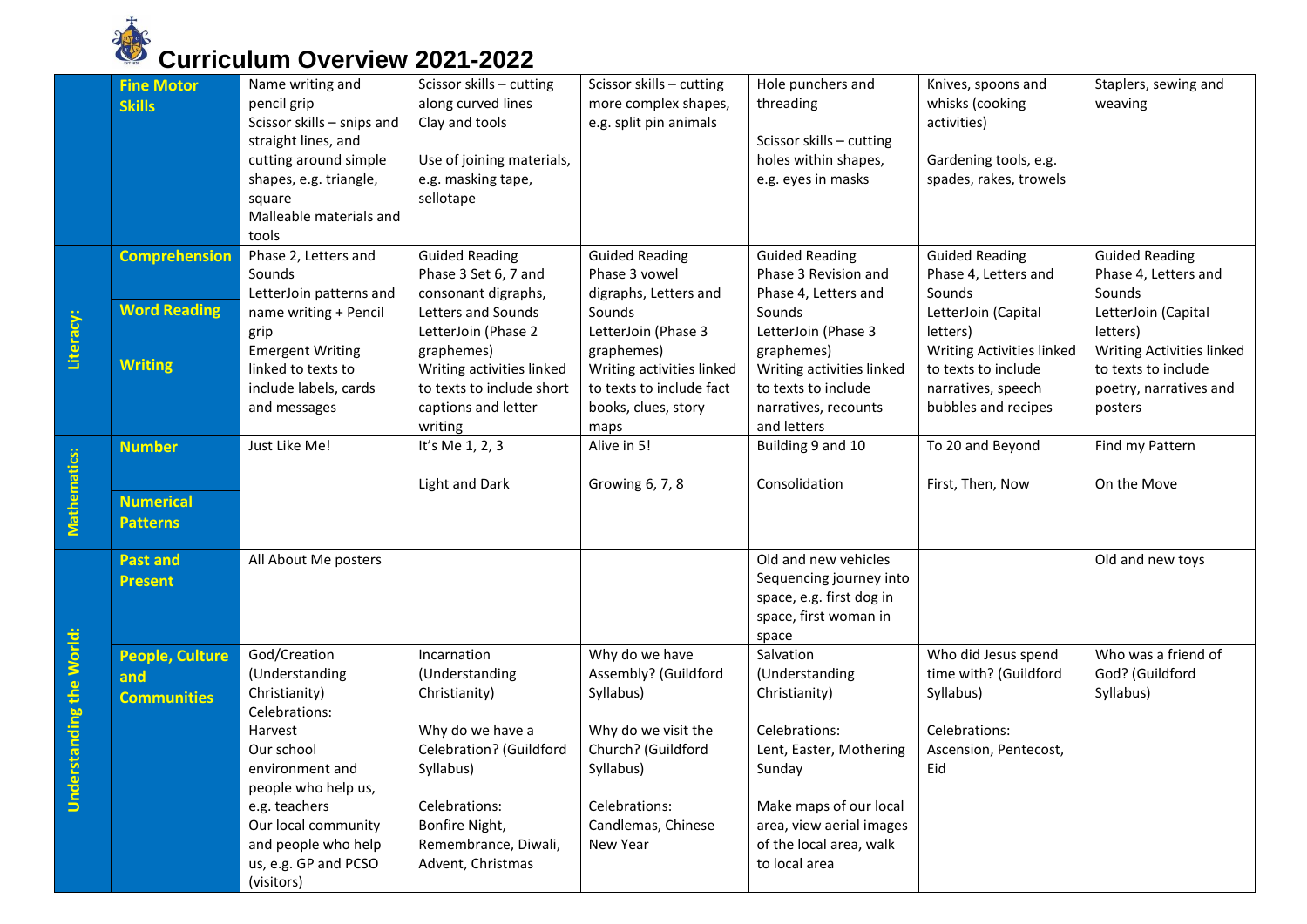

|                      |                                                      | Comparing our own<br>houses and<br>environment to that in<br>Africa, link to 'Anna |                                                                  |                                                                           | Describe journeys using<br>maps                                    |                                                          |                                                                                  |
|----------------------|------------------------------------------------------|------------------------------------------------------------------------------------|------------------------------------------------------------------|---------------------------------------------------------------------------|--------------------------------------------------------------------|----------------------------------------------------------|----------------------------------------------------------------------------------|
|                      | <b>The Natural</b><br><b>World</b>                   | Hibiscus' Song'<br>Forest School                                                   | Forest School<br>Autumn<br><b>Materials</b>                      | <b>Forest School</b><br>Winter<br>Freezing and melting<br><b>Habitats</b> | <b>Forest School</b><br>Spring                                     | Forest School<br>Summer<br>Planting seeds and<br>growing | Forest School<br>Lifecycle of butterfly<br>Recycling and caring for<br>the earth |
| and<br>Arts          | <b>Creating with</b><br><b>Materials</b>             | Roger Hargreaves<br>Me! (Charanga)<br>Role Play Home Corner                        | Junk modelling<br>My Stories (Charanga)<br>Role Play Post Office | Piet Mondrian<br>Everyone! (Charanga)                                     | Lego Workshop with<br>Create, Build, Learn<br>Our World (Charanga) | Arcimboldo<br>Big Bear Funk<br>(Charanga)                | Alison Wilding + Henri<br>Matisse<br>Reflect, Rewind and                         |
| Design:<br>Expressiv | <b>Being</b><br><b>Imaginative</b><br>and Expressive | + GP Surgery                                                                       | Nativity Play<br>Theatre group<br>performance                    | Role Play Vets                                                            | Role Play Spaceship<br><b>Mothering Sunday</b><br>Service          | Role Play Farm Shop                                      | Replay (Charanga)<br>Role Play Garden<br>Centre                                  |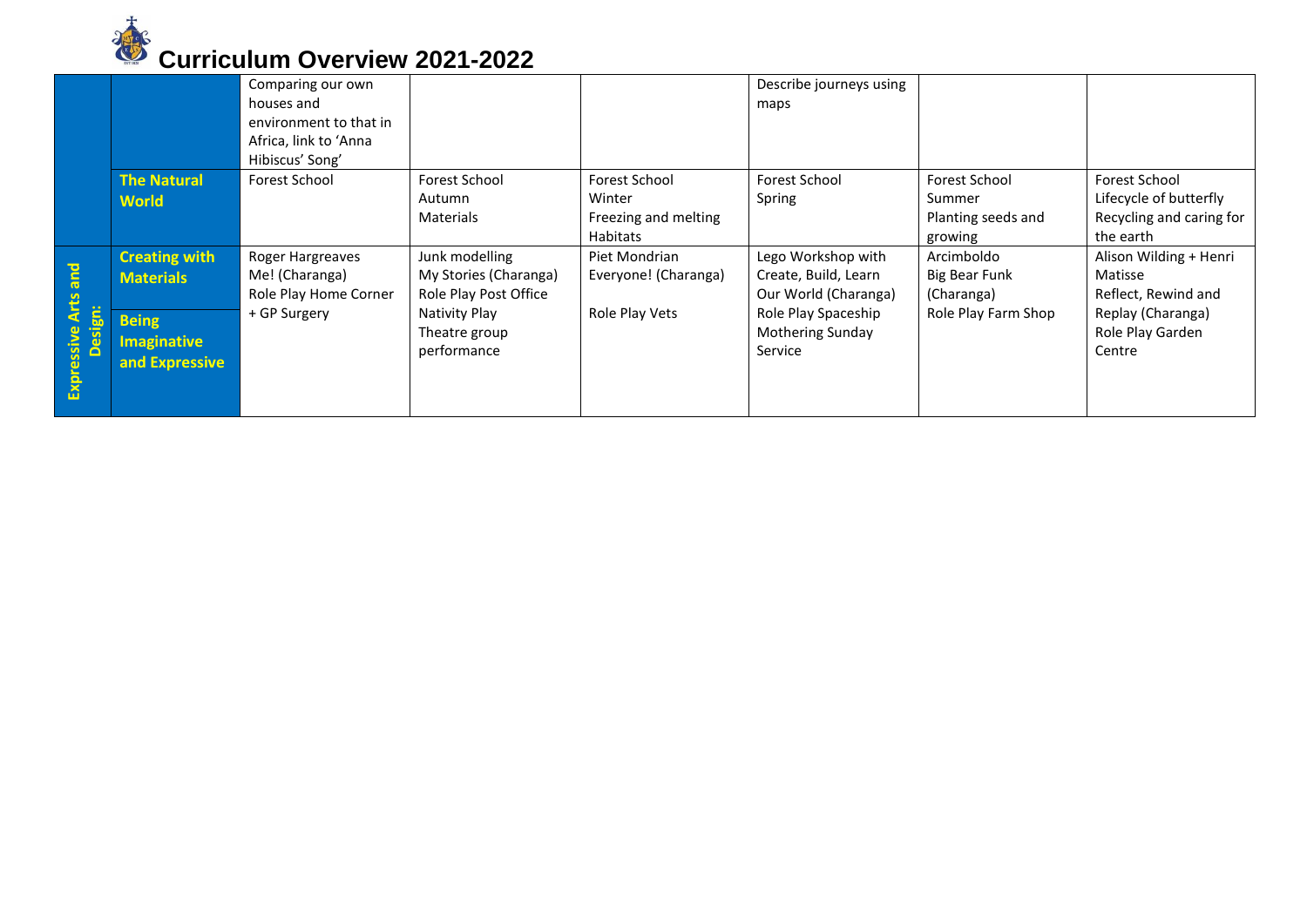

| Year 1                           | <b>Autumn 1</b>                                                                                             | <b>Autumn 2</b>                                                                                                                                                                                             | <b>Spring 1</b>                                                                                                                        | <b>Spring 2</b>                                                                                                                                                                                                               | <b>Summer 1</b>                                                                                                                                           | <b>Summer 2</b>                                                                                                                                                                                                 |
|----------------------------------|-------------------------------------------------------------------------------------------------------------|-------------------------------------------------------------------------------------------------------------------------------------------------------------------------------------------------------------|----------------------------------------------------------------------------------------------------------------------------------------|-------------------------------------------------------------------------------------------------------------------------------------------------------------------------------------------------------------------------------|-----------------------------------------------------------------------------------------------------------------------------------------------------------|-----------------------------------------------------------------------------------------------------------------------------------------------------------------------------------------------------------------|
| <b>English Reading</b>           | Ruby's Worry                                                                                                | <b>The Last Wolf</b>                                                                                                                                                                                        | How to find gold                                                                                                                       | <b>Beegu</b>                                                                                                                                                                                                                  | <b>The Dark</b>                                                                                                                                           | <b>Pattan's Pumpkin</b>                                                                                                                                                                                         |
| <b>English</b><br><b>Writing</b> | Narrative - story writing<br>(Instructions)                                                                 | Letter writing<br>(Recount)                                                                                                                                                                                 | Stories with repeating<br>patterns<br>(Poetry)                                                                                         | Instructions<br>(Story writing)                                                                                                                                                                                               | Recount<br>Poetry                                                                                                                                         | Story writing<br>Letter writing                                                                                                                                                                                 |
| <b>Maths</b>                     | Number: Place value within<br>10<br><b>Number: Addition and</b><br><b>Subtraction within 10</b>             | Number: Place value within<br>20<br><b>Measure: Money</b><br>Flash back Addition and<br>Subtraction within 10                                                                                               | Number: Addition and<br><b>Subtraction within 20</b><br>Number: Place value within<br>50<br>Geometry: Position and<br><b>Direction</b> | Flash back Addition and<br>Subtraction<br><b>Number: Multiplication &amp;</b><br><b>Division</b>                                                                                                                              | Flash back Multiplication &<br><b>Division</b><br><b>Number: Fractions</b><br><b>Measure: Time</b>                                                        | <b>Measure: Length and</b><br>Height<br>Measure: weight and<br>Volume<br>Flash back Time<br><b>Number: Place Value</b><br>within 100                                                                            |
| <b>RE</b>                        | 1.2 (Creation)<br>Who made the world?<br>(6 weeks)                                                          | Why should we look after our<br>world?<br><b>Guildford Unit</b><br>(3 weeks)<br>1.3 (Incarnation)<br>Why does Christmas matter<br>to Christians?                                                            | 1.1 (God)<br>What do Christians believe<br>God is like?<br>(6 weeks)<br><b>CHURCH VISIT</b>                                            | Who is Jesus?<br><b>Guildford Unit</b><br>(4 weeks)<br>1.5 (Salvation)<br>Why does Easter matter to<br>Christians?                                                                                                            | Who is Allah, and how do<br>Muslims worship him?<br><b>Guildford Unit</b><br>(6 weeks)<br><b>MOSQUE VISIT</b>                                             | What is important to Muslim<br>families?<br><b>Guildford Unit</b><br>(6 weeks)                                                                                                                                  |
| <b>Science</b>                   | <b>Seasonal Changes (Autumn)</b><br><b>Animals, including Humans</b><br>Focus Scientist: Wilhelm<br>Rontgen | <b>Seasonal Changes (Winter)</b>                                                                                                                                                                            | <b>Everyday Materials</b>                                                                                                              | <b>Seasonal Changes (Spring)</b><br><b>Plants</b>                                                                                                                                                                             | <b>Science Adventurers!</b><br>Recapping of objectives taught<br>so far.                                                                                  | <b>Seasonal Changes (Summer)</b><br><b>Animals including Humans</b>                                                                                                                                             |
| <b>History</b>                   | <b>Understanding me</b><br>Changes within living<br>memory.                                                 |                                                                                                                                                                                                             | Our school<br>History of our school,:<br>Victorian school life and<br>Queen Victoria                                                   |                                                                                                                                                                                                                               | Our local community<br>Significant historical events,<br>people and places in their<br>own locality: history of<br>Moseley from bronze age to<br>present. |                                                                                                                                                                                                                 |
| Geography                        |                                                                                                             | <b>Our School</b><br>Using fieldwork and maps to<br>identify Geographical<br>features of our school site.<br>Draw simple maps and use<br>directional language.<br>Describe weather and<br>seasonal changes. |                                                                                                                                        | <b>Our Community</b><br>Using fieldwork, maps and<br>aerial photographs to identify<br>Geographical features of<br>local area. Draw simple<br>maps and use directional<br>language. Describe weather<br>and seasonal changes. |                                                                                                                                                           | Our Kingdom - The UK<br>Locating the 4 countries of<br>the UK, it's surrounding seas<br>and Birmingham on a map.<br>Learn about capital cities of<br>each country. Describe<br>weather and seasonal<br>changes. |
| <b>PE</b>                        | Dance 1<br>Attack, defend and shoot 1                                                                       | Hit, catch & run 1<br><b>Gymnastics 1</b>                                                                                                                                                                   | Dance 2<br><b>Gymnastics 2</b>                                                                                                         | Hit, catch & run 2<br>Send and Return 1                                                                                                                                                                                       | Attack, defend and shoot 2<br>Run, Jump and Throw 1                                                                                                       | Send and Return 2<br>Run, Jump and Throw 2                                                                                                                                                                      |
| <b>Computing</b>                 | Using a computer (simple)                                                                                   |                                                                                                                                                                                                             | <b>Beebots</b>                                                                                                                         |                                                                                                                                                                                                                               | <b>Creating a program</b>                                                                                                                                 |                                                                                                                                                                                                                 |
| <b>Music</b>                     |                                                                                                             | <b>Hey You</b><br>(Old School Hip Hop)                                                                                                                                                                      |                                                                                                                                        | In the groove<br>(Mix of styles)                                                                                                                                                                                              |                                                                                                                                                           | Your imagination<br>(Composition focus)                                                                                                                                                                         |
| <b>P.S.H.E.</b>                  | Being me in my world<br>Feeling special and safe,<br>being part of class, feeling<br>proud, consequences    | <b>Celebrating difference</b><br>Similarities and differences,<br>bullying, celebrating<br>difference                                                                                                       | <b>Dreams and Goals</b><br>Setting goals, learning styles,<br>overcoming obstacles,<br>feeling success                                 | <b>Healthy Me</b><br>Lifestyle choices, keeping<br>clean, medicine / home<br>safety, road safety                                                                                                                              | <b>Relationships</b><br>Belonging and family,<br>friendship qualities, people<br>who help us                                                              | <b>Changing Me</b><br>Life-cycles animal/human,<br>differences male / female<br>bodies                                                                                                                          |
| <b>Art</b>                       | <b>Drawing</b><br>Artist: Van Gogh,                                                                         |                                                                                                                                                                                                             | Colour<br>Artist: Franz Marc, Paul Klee                                                                                                |                                                                                                                                                                                                                               | <b>Form</b><br>Artist: Moore, African<br>sculpture                                                                                                        |                                                                                                                                                                                                                 |
| <b>D&amp;T</b>                   |                                                                                                             | Eat more fruit and<br>vegetables                                                                                                                                                                            |                                                                                                                                        | <b>Moving Minibeasts</b>                                                                                                                                                                                                      |                                                                                                                                                           | <b>Stable structures</b>                                                                                                                                                                                        |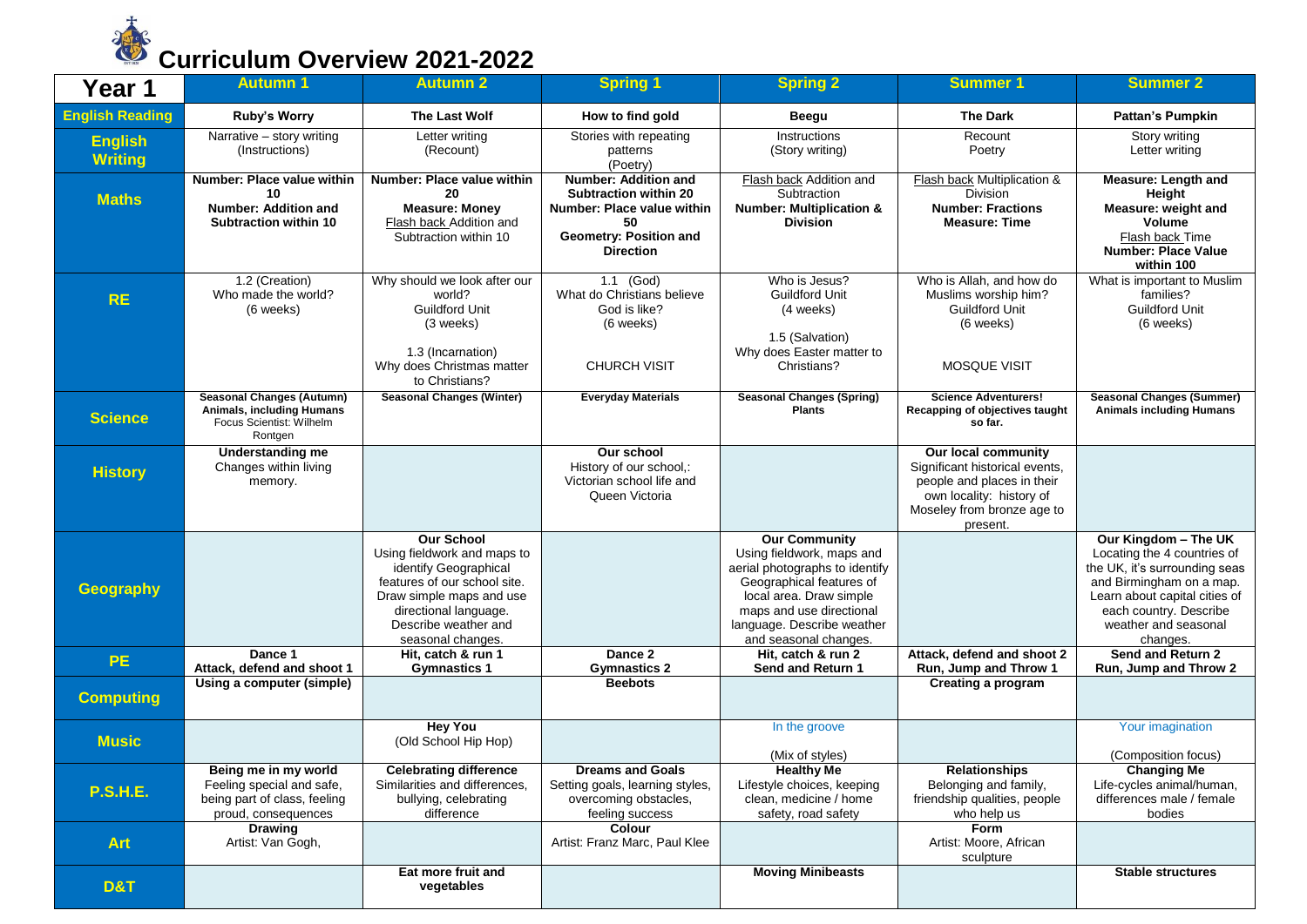

| Year <sub>2</sub>                | <b>Autumn 1</b>                                                                                                                        | <b>Autumn 2</b>                                                                                                     | <b>Spring 1</b>                                                                                                                                                                                                                                                                       | <b>Spring 2</b>                                                                             | <b>Summer 1</b>                                                                                                                                                                                                                       | <b>Summer 2</b>                                                                                                            |
|----------------------------------|----------------------------------------------------------------------------------------------------------------------------------------|---------------------------------------------------------------------------------------------------------------------|---------------------------------------------------------------------------------------------------------------------------------------------------------------------------------------------------------------------------------------------------------------------------------------|---------------------------------------------------------------------------------------------|---------------------------------------------------------------------------------------------------------------------------------------------------------------------------------------------------------------------------------------|----------------------------------------------------------------------------------------------------------------------------|
| <b>English Reading</b>           | <b>Secret Sky Garden</b><br><b>Three Little Pigs</b>                                                                                   | <b>Moth</b>                                                                                                         | <b>Rabbit and bear</b>                                                                                                                                                                                                                                                                | If all the world were                                                                       | <b>Anna Hibiscus</b>                                                                                                                                                                                                                  | Rapunzel                                                                                                                   |
| <b>English</b><br><b>Writing</b> | Story writing - recount<br>(Instructions)                                                                                              | Instructions<br>Recount                                                                                             | Letter<br>(Story writing)                                                                                                                                                                                                                                                             | Instructions<br>(Letter writing)                                                            | Story writing<br>(Recount)                                                                                                                                                                                                            | Instructions<br>Poetry<br>(Story Writing)                                                                                  |
| <b>Maths</b>                     | Number: Place value<br><b>Number: Addition and</b><br><b>Subtraction</b>                                                               | Number: Multiplication and<br>division<br>Measure: Length and<br>Height<br>Geometry: properties of<br>shape         | <b>Measure: Money</b><br>Number: Multiplication and<br>division<br><b>Fractions</b>                                                                                                                                                                                                   | <b>Statistics</b><br>Geometry: position and<br>direction<br><b>Measure: Time</b>            | <b>Measure: Mass, capacity</b><br>and temp<br><b>Flashback Revision</b><br>Flashback: Properties of<br>shape                                                                                                                          | <b>Mathematical</b><br>investigations                                                                                      |
| <b>RE</b>                        | Why do Christians go to<br>church?<br><b>CHURCH VISIT</b>                                                                              | <b>Why does Christmas</b><br>matter to Christians?                                                                  | What is the Good News<br>Jesus brings?                                                                                                                                                                                                                                                | Why does Easter matter to<br><b>Christians?</b>                                             | What is the Torah and why<br>is it important to Jews?<br><b>JEWISH TEMPLE VISIT</b>                                                                                                                                                   | Why do Jewish families<br>celebrate Shabbat?                                                                               |
| <b>Science</b>                   | <b>Uses of Everyday Materials</b><br><b>Focus Scientist: Charles</b><br>Macintosh                                                      | <b>Living Things and their Habitats</b>                                                                             |                                                                                                                                                                                                                                                                                       | <b>Plants</b>                                                                               | <b>Science Adventurers!</b><br><b>Recapping of objectives</b><br>taught so far.                                                                                                                                                       | <b>Animals including Humans</b>                                                                                            |
| <b>History</b>                   |                                                                                                                                        | Our world at war<br>Events beyond living memory.<br>WW1<br>Significant individuals: Walter<br>Tull and Edith Cavell |                                                                                                                                                                                                                                                                                       | <b>Pirates</b><br>Events beyond living memory<br>Significant individuals: Grace<br>O'Malley |                                                                                                                                                                                                                                       | <b>Great fire of</b><br>London<br>Events beyond living memory<br>Significant individuals: King<br>Charles 11, Samuel Pepys |
| <b>Geography</b>                 | Living well on our<br><b>Island</b><br>What do we need to live on our<br>island? Natural resources,<br>farming and living sustainably. |                                                                                                                     | Exploring our world -<br><b>Barants/Cook</b><br>Locate continents and oceans.<br>Identify hot / cold places in<br>relation to the equator and poles.<br>Use maps and globes and<br>compass directions. Compare<br>climates and physical geography.<br>Consider ethics of exploration. |                                                                                             | Africa<br>Locate Africa and surrounding<br>oceans in relation to the equator<br>and poles. Use compass<br>directions. Describe and<br>compare climate, human and<br>physical geographical features.<br>Compare city and village life. |                                                                                                                            |
| <b>PE</b>                        | Dance 1<br>Attack, defend and<br>shoot 1                                                                                               | <b>Gymnastics 1</b><br>Attack, defend and<br>shoot 2                                                                | Send and Return 1<br>Hit, Catch and Run1                                                                                                                                                                                                                                              | Dance 2<br>Hit, Catch and Run2                                                              | Run, Jump and Throw<br><b>Send and Return 2</b>                                                                                                                                                                                       | <b>Gymnastics 2</b><br><b>Run, Jump and Throw</b>                                                                          |
| <b>Computing</b>                 | We are astronauts<br>Programming on<br>screen                                                                                          |                                                                                                                     | We are games<br>testers<br><b>Exploring how</b><br>computer games work                                                                                                                                                                                                                |                                                                                             | We are zoologists<br>Collecting data about<br>bugs                                                                                                                                                                                    |                                                                                                                            |
| <b>Music</b>                     |                                                                                                                                        | Ho ho ho<br>(Big Band, Motown, Elvis)                                                                               |                                                                                                                                                                                                                                                                                       | Hands, feet, heart<br>(South African styles)                                                |                                                                                                                                                                                                                                       | I wanna play in a band<br>(Rock)                                                                                           |
| <b>P.S.H.E.</b>                  | Being me in my world<br>Hopes/fears, rights and<br>responsibilities, safe and fair                                                     | Celebrating<br>difference<br>Gender stereotypes, gender<br>diversity, bullying,<br>celebrating difference           | <b>Dreams and Goals</b><br>Realistic goals,<br>learning strengths,<br>cooperation                                                                                                                                                                                                     | <b>Healthy Me</b><br>Healthier choices, relaxation<br>nutrition, snacks and sharing<br>food | <b>Relationships</b><br>Different types of family,<br>physical contact boundaries,<br>secrets.                                                                                                                                        | <b>Changing Me</b><br>Life cycles in nature,<br>differences-male/female,<br>assertiveness                                  |
| <b>Art</b>                       | Form<br>Artist: Louise Nevelson                                                                                                        |                                                                                                                     | <b>Drawing</b><br>Artist: Cezanne                                                                                                                                                                                                                                                     |                                                                                             | <b>Colour</b><br>Artist: Monet, Aboriginal                                                                                                                                                                                            |                                                                                                                            |
| D&T                              |                                                                                                                                        | <b>Puppets</b>                                                                                                      |                                                                                                                                                                                                                                                                                       | <b>Vehicles</b>                                                                             |                                                                                                                                                                                                                                       | <b>Perfect Pizzas</b>                                                                                                      |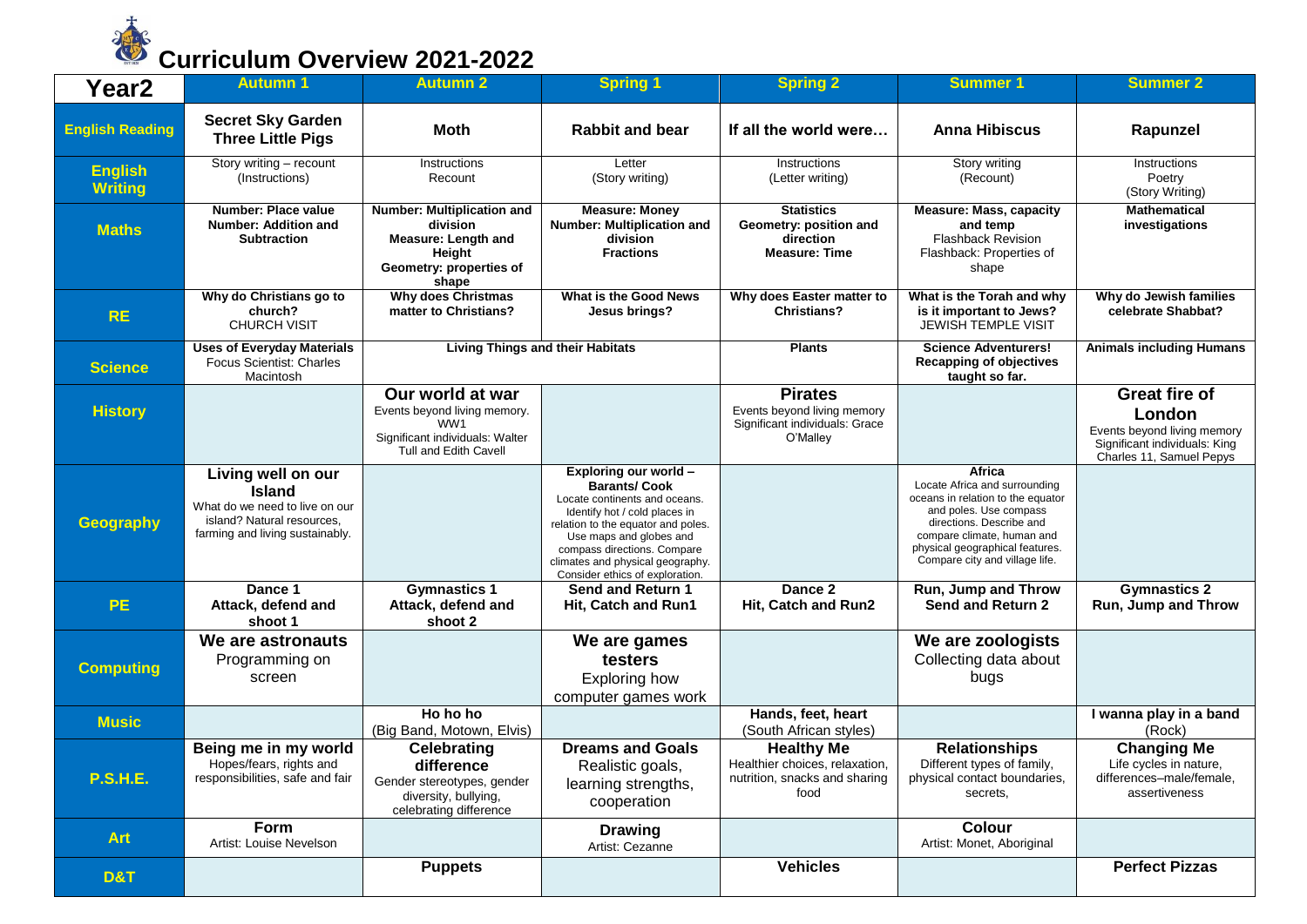

| Year <sub>3</sub>                | <b>Autumn 1</b>                                                                                                                                                                                          | <b>Autumn 2</b>                                                                                                                                    | <b>Spring 1</b>                                                                                                                                                                                       | <b>Spring 2</b>                                                                                                          | <b>Summer 1</b>                                                                                                                                                                                        | <b>Summer 2</b>                                                                                                                                  |
|----------------------------------|----------------------------------------------------------------------------------------------------------------------------------------------------------------------------------------------------------|----------------------------------------------------------------------------------------------------------------------------------------------------|-------------------------------------------------------------------------------------------------------------------------------------------------------------------------------------------------------|--------------------------------------------------------------------------------------------------------------------------|--------------------------------------------------------------------------------------------------------------------------------------------------------------------------------------------------------|--------------------------------------------------------------------------------------------------------------------------------------------------|
| <b>English Reading</b>           | Mouse, Bird. Snake,<br>Wolf                                                                                                                                                                              | Pebble in my pocket                                                                                                                                | Pugs of the frozen<br>north                                                                                                                                                                           | The Lion and the<br>unicorn                                                                                              | The Boy at the Back<br>of the Class                                                                                                                                                                    | <b>One Plastic Bag</b>                                                                                                                           |
| <b>English</b><br><b>Writing</b> | Story writing<br>(Instructions)                                                                                                                                                                          | Diary<br>(Explanation text)                                                                                                                        | Newspaper report<br>(Story writing)                                                                                                                                                                   | Non-Chronological report<br>(Poetry)                                                                                     | Story writing<br>Book review                                                                                                                                                                           | Persuasive text<br>(Biography)                                                                                                                   |
| <b>Maths</b>                     | <b>Number: Place value</b><br>Number: Addition and<br><b>Subtraction</b>                                                                                                                                 | <b>Number: Multiplication and</b><br>division<br><b>Measure: Money</b><br>Flash back Addition and<br>Subtraction                                   | Number: multiplication and<br>division<br><b>Number: Fractions</b><br>Flash back Multiplication and<br>division                                                                                       | <b>Number: Fractions</b><br><b>Measure: Mass and</b><br>Capacity                                                         | <b>Measure: Time</b><br>Measure: Length and<br><b>Perimeter</b>                                                                                                                                        | <b>Statistics</b><br><b>Measure: Mass and</b><br>Capacity                                                                                        |
| <b>RE</b>                        | <b>What do Christians</b><br>learn from the<br><b>Creation story?</b>                                                                                                                                    | How do people express<br>their beliefs through the<br>arts?<br><b>Guildford Unit</b><br>(3 weeks)<br>What might Jesus think<br>of Christmas today? | How can the synagogue<br>help us understand the<br>Jewish faith?<br>What are important times<br>for Jews?<br><b>JEWISH TEMPLE</b><br><b>VISIT</b>                                                     | Why do Christians share<br>communion?<br>How does Lent help<br>Christians prepare for<br>Easter?                         | What is it like to<br>follow God?                                                                                                                                                                      | What is the trinity?<br><b>CHURCH VISIT</b>                                                                                                      |
| <b>Science</b>                   | <b>Forces and Magnets</b><br>Focus Scientist: Isaac<br><b>Newton</b>                                                                                                                                     | <b>Rocks</b>                                                                                                                                       | <b>Animals including</b><br><b>Humans</b>                                                                                                                                                             | Light                                                                                                                    | <b>Science Adventurers!</b><br><b>Recapping of objectives</b><br>taught so far.                                                                                                                        | <b>Plants</b>                                                                                                                                    |
| <b>History</b>                   |                                                                                                                                                                                                          | Stone age to iron<br>age<br>Development of art and culture<br>from the Stone age to the Iron<br>age.                                               |                                                                                                                                                                                                       | <b>Life in Ancient</b><br>Greece<br>Ancient Greece and the<br>creation of democracy and its<br>influence on modern life. |                                                                                                                                                                                                        | <b>The Roman Empire</b><br>The Romanisation of Britain;<br>technology and culture and its<br>impact on Britain (including<br>early Christianity) |
| <b>Geography</b>                 | <b>Our Island</b><br>Name and locate 4 countries of<br>UK and capital cities. Use<br>satellite maps to consider<br>reasons for location of cities.<br>Climate of UK. Farming and how<br>we get our food. |                                                                                                                                                    | Antarctica<br>Locate Antarctic related to<br>hemispheres, tropics, equator.<br>Tundra Biome - human and<br>physical - volcanoes, glaciers,<br>icebergs Research stations<br>location. Climate change. |                                                                                                                          | <b>The Mediterranean</b><br>Locating Europe and<br>Mediterranean. How does<br>location affect life? Focus on<br>Greece - identify key human/<br>physical features.<br>Impact of tourism and migration. |                                                                                                                                                  |
| <b>PE</b>                        | Invasion games -<br><b>Football</b><br>Invasion games -<br>Hockey                                                                                                                                        | <b>Basketball</b><br><b>Dance</b>                                                                                                                  | Indoor athletics<br><b>Gymnastics</b>                                                                                                                                                                 | Tag rugby<br><b>Outdoor and</b><br>adventure                                                                             | <b>Cricket</b><br><b>Athletics</b>                                                                                                                                                                     | <b>Tennis</b><br><b>Rounders</b>                                                                                                                 |
| <b>Computing</b>                 | We are presenters<br>Videoing a<br>performance                                                                                                                                                           |                                                                                                                                                    | We are<br>programmers<br>Programming an<br>animation                                                                                                                                                  |                                                                                                                          | We are<br>communicators<br>Email and video<br>conferencing                                                                                                                                             | We are opinion<br>pollsters<br>Collecting and<br>analysing data                                                                                  |
| <b>Music</b>                     |                                                                                                                                                                                                          | Let your spirit fly<br>(R&B)                                                                                                                       |                                                                                                                                                                                                       | <b>Three little birds</b><br>(Reggae)                                                                                    |                                                                                                                                                                                                        | <b>Glockenspiel stage 1</b><br>(Basic instrumental<br>skills)                                                                                    |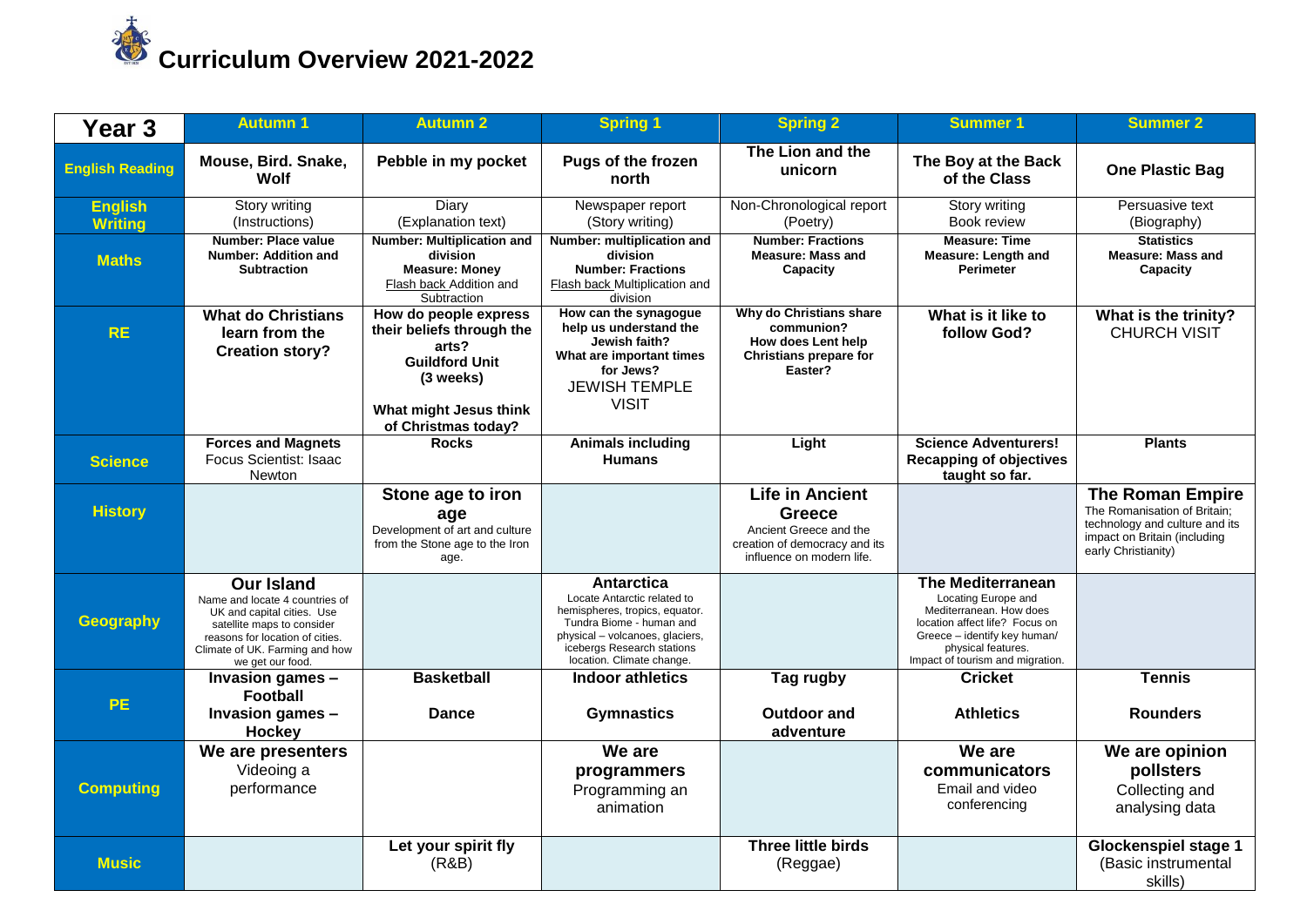

| <b>P.S.H.E.</b> | Being me in my world<br>Goals, identity / worth, rules<br>/rights/responsibility, others<br>perspective | <b>Celebrating</b><br>difference<br>Different families, managing<br>family conflict, solving bullying,<br>hurtful words | <b>Dreams and Goals</b><br>Ambitions, learning<br>processes, managing<br>feelings, budgeting | <b>Healthy Me</b><br>Exercise, food labelling and<br>food swaps, drugs, safety -<br>online/offline | <b>Relationships</b><br>Family roles/responsibilities,<br>e-safety, global citizenship,<br>affect of choices | <b>Changing Me</b><br>Babies - growth /needs,<br>outside /inside body<br>changes, stereotypes |
|-----------------|---------------------------------------------------------------------------------------------------------|-------------------------------------------------------------------------------------------------------------------------|----------------------------------------------------------------------------------------------|----------------------------------------------------------------------------------------------------|--------------------------------------------------------------------------------------------------------------|-----------------------------------------------------------------------------------------------|
| <b>Art</b>      | <b>Colour</b><br>Artist: O'Keeffe, abstract                                                             |                                                                                                                         | Form<br>Artist: Segal, Kinetic                                                               |                                                                                                    | <b>Drawing</b><br>Artist: Picasso                                                                            |                                                                                               |
| D&T             |                                                                                                         | <b>Storybooks</b>                                                                                                       |                                                                                              | <b>British Inventors</b>                                                                           |                                                                                                              | Light up signs                                                                                |
| <b>French</b>   | Core Unit 1                                                                                             | Core unit 2                                                                                                             | Core Unit 3                                                                                  | Animals                                                                                            | Food                                                                                                         | At School                                                                                     |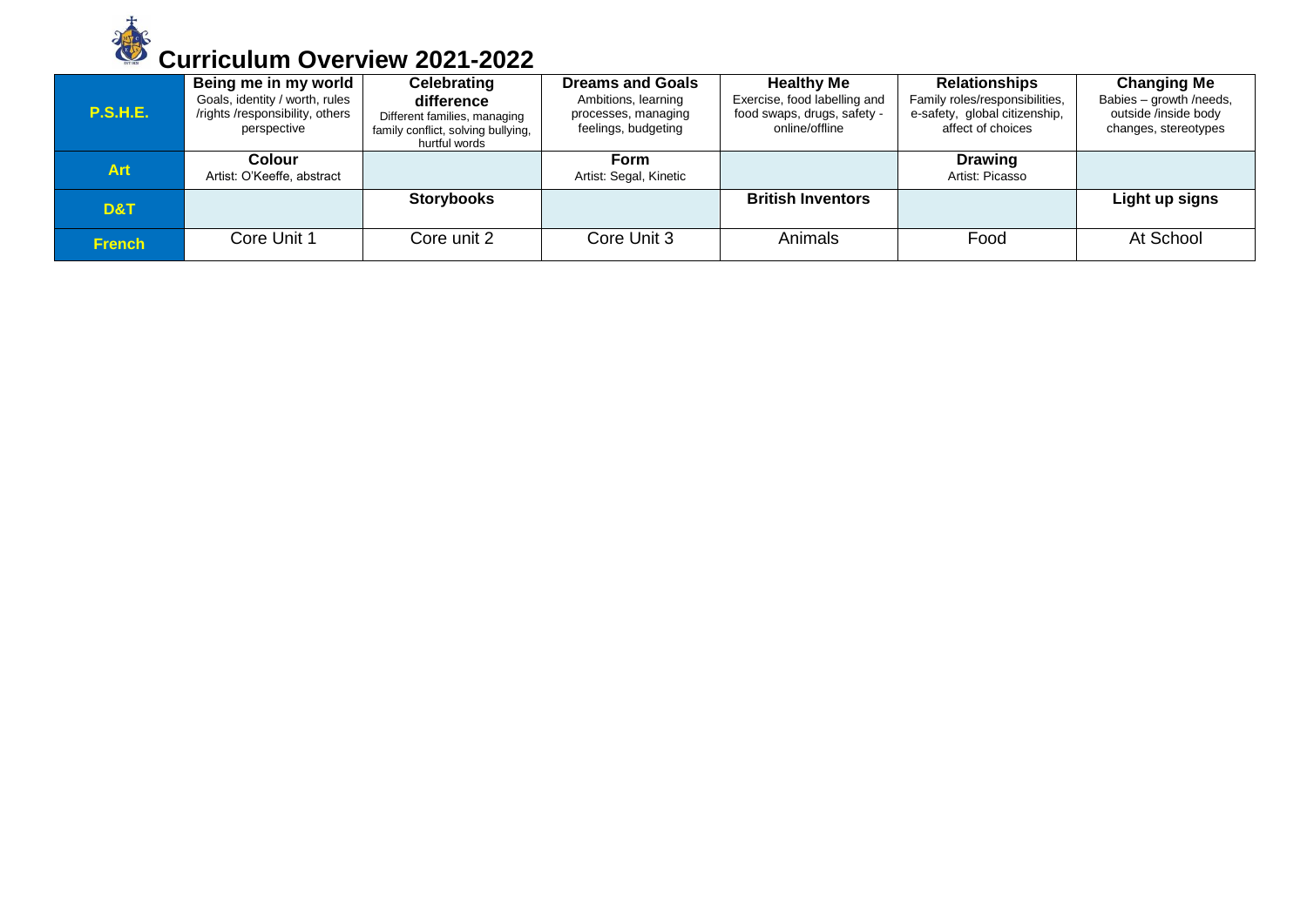

| Year 4                           | <b>Autumn 1</b>                                                                                                                                    | <b>Autumn 2</b>                                                                                                                          | <b>Spring 1</b>                                                                                                                      | <b>Spring 2</b>                                                                                                                            | <b>Summer 1</b>                                                                                                                                                   | <b>Summer 2</b>                                                                                                                                                        |
|----------------------------------|----------------------------------------------------------------------------------------------------------------------------------------------------|------------------------------------------------------------------------------------------------------------------------------------------|--------------------------------------------------------------------------------------------------------------------------------------|--------------------------------------------------------------------------------------------------------------------------------------------|-------------------------------------------------------------------------------------------------------------------------------------------------------------------|------------------------------------------------------------------------------------------------------------------------------------------------------------------------|
| <b>English Reading</b>           | <b>The Dark</b><br>Werewolf club rules                                                                                                             | <b>Varjak Paw</b>                                                                                                                        | <b>Arthur and The</b><br><b>Golden Rope</b>                                                                                          | <b>The Tin Forest</b>                                                                                                                      | <b>The Wild Robot</b>                                                                                                                                             | The Bluest of Blues                                                                                                                                                    |
| <b>English</b><br><b>Writing</b> | <b>Descriptive writing/Poetry</b><br>(Newspaper report)                                                                                            | <b>Story writing</b><br>(Persuasive brochure)                                                                                            | <b>Explanation text</b><br>(Story writing)                                                                                           | Diary<br>(Balanced argument)                                                                                                               | Story writing<br>(Non-Chronological<br>Report)                                                                                                                    | Biography<br>Persuasive letter                                                                                                                                         |
| <b>Maths</b>                     | Number: Place value<br>Number: Addition and<br><b>Subtraction</b>                                                                                  | Measure: mass, volume &<br>length<br><b>Number: Multiplication and</b><br>division<br>Flash back Addition and<br>Subtraction             | Number: multiplication and<br>division<br><b>Measure: Time</b><br><b>Number: Fractions</b>                                           | Flash back Multiplication and<br>division Number: Decimals<br>Flash back Time                                                              | <b>Flash back Fractions</b><br><b>Measure: Money</b><br><b>Measure: Area and</b><br>perimeter                                                                     | <b>Statistics</b><br><b>Geometry: Properties of</b><br>shape<br>Flash back Area and<br>perimeter<br>Geometry: Position and<br>direction                                |
| <b>RE</b>                        | What do Sikhs value?<br><b>GURDWARA VISIT</b>                                                                                                      | How do artists help us<br>understand Christmas?                                                                                          | What kind of world did<br>Jesus want?<br><b>CHURCH VISIT</b>                                                                         | Why do Christians call the<br>day Jesus died 'Good<br>Friday'?                                                                             | When Jesus left, what was<br>the impact of Pentecost?                                                                                                             | Is Christian worship the<br>same all around the world?                                                                                                                 |
| <b>Science</b>                   | <b>States of Matter</b>                                                                                                                            | Sound                                                                                                                                    | <b>Electricity</b><br>Focus Scientist: Samuel<br>Morse                                                                               | <b>Animals including</b><br><b>Humans</b>                                                                                                  | <b>Science Adventurers!</b><br><b>Recapping of objectives</b><br>taught so far.                                                                                   | <b>Living Things and their</b><br><b>Habitats</b>                                                                                                                      |
| <b>History</b>                   | <b>Anglo-Saxons</b><br>Anglo-Saxon art and culture<br>during this period and the<br>cultural impact in Britain and<br>how it has changed over time |                                                                                                                                          | <b>Vikings</b><br>Struggle for the Kingdom of<br>England<br>Significant individuals: Alfred<br>the Great and Edward the<br>Confessor |                                                                                                                                            | <b>Kings and Queens</b><br>Significant English monarchs,<br>who came after 1066, The<br>changing power of monarchs<br>King John, Queen Anne and<br>Queen Victoria |                                                                                                                                                                        |
| <b>Geography</b>                 |                                                                                                                                                    | <b>Our Changing Island</b><br>Humans and physical<br>changes to UK geography,<br>including migration, land use<br>and natural resources. |                                                                                                                                      | <b>Rainforests</b><br>Rainforest biome - location,<br>natural resources, tourism,<br>habitat and loss of habitat,<br>trade and fair trade. |                                                                                                                                                                   | <b>Rivers</b><br>Water cycle, rivers of the UK,<br>physical characteristics.<br>location of towns and cities in<br>relation to rivers, flooding<br>and impact, canals. |
|                                  | Football                                                                                                                                           | <b>Basketball</b>                                                                                                                        | <b>Indoor athletics</b>                                                                                                              | Tag rugby                                                                                                                                  | <b>Cricket</b>                                                                                                                                                    | <b>Tennis</b>                                                                                                                                                          |
| <b>PE</b>                        | <b>Gymnastics</b>                                                                                                                                  | <b>Dance</b>                                                                                                                             | <b>Handball</b>                                                                                                                      | <b>Outdoor and</b><br><b>Adventure</b>                                                                                                     | <b>Rounders</b>                                                                                                                                                   | <b>Athletics</b>                                                                                                                                                       |
| <b>Computing</b>                 |                                                                                                                                                    | We are software<br>developers<br>Develop simple<br>educational software                                                                  |                                                                                                                                      | We are toy<br>designers<br>Prototyping an<br>interactive toy                                                                               |                                                                                                                                                                   | We are musicians<br>Produce digital music                                                                                                                              |
| <b>Music</b>                     | <b>Mamma Mia</b><br>(Pop)                                                                                                                          |                                                                                                                                          |                                                                                                                                      | Lean on me<br>(Gospel)                                                                                                                     |                                                                                                                                                                   | <b>Glockenspiel stage 2</b><br>(Basic instrumental<br>skills)                                                                                                          |
| <b>P.S.H.E.</b>                  | Being me in my world<br>Class team, school citizen,<br>democracy, group decision<br>making. having a voice                                         | <b>Celebrating</b><br>difference<br>Challenging assumptions,<br>accepting self/others, first<br>impressions, bullying                    | <b>Dreams and Goals</b><br>Overcoming disappointment,<br>realistic dreams, positive<br>attitudes                                     | <b>Healthy Me</b><br>Healthier friendships,<br>smoking, alcohol, peer<br>pressure                                                          | <b>Relationships</b><br>Jealousy, love and<br>loss, getting on and<br>falling out                                                                                 | <b>Changing Me</b><br>Uniqueness, having s baby,<br>girls puberty, environmental<br>change                                                                             |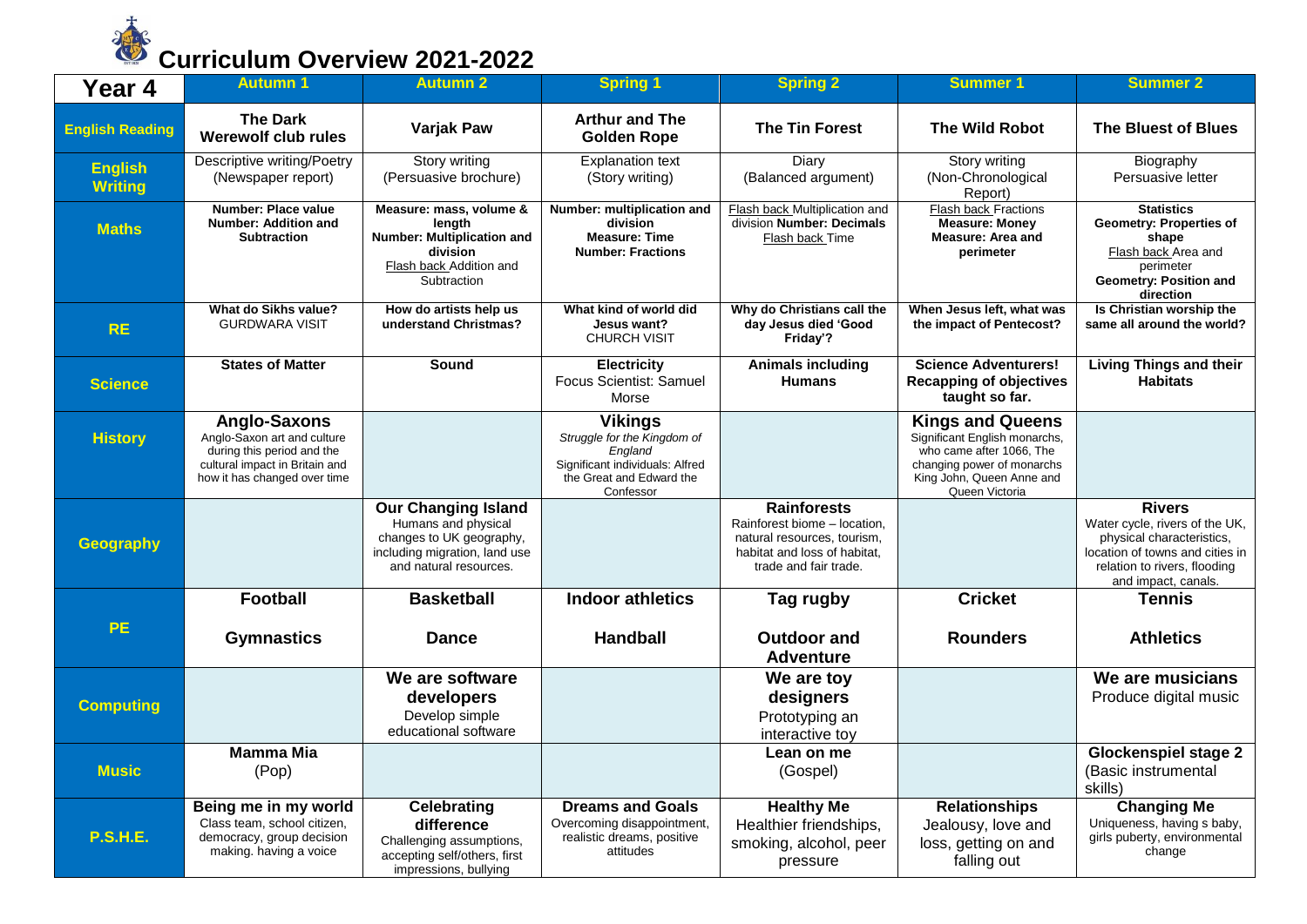

| Art.   | <b>Drawing</b><br>Artist: Sargent |                           | Colour<br>Artist: Rembrandt |                                   | <b>Form</b><br>Artist: Egyptian Artefacts |                      |
|--------|-----------------------------------|---------------------------|-----------------------------|-----------------------------------|-------------------------------------------|----------------------|
| D&T    |                                   | <b>Seasonal stockings</b> |                             | <b>Making mini</b><br>greenhouses |                                           | <b>Seasonal food</b> |
| French | Playtime                          | My Home                   | My Town                     | <b>Describing People</b>          | The Body                                  | Sport                |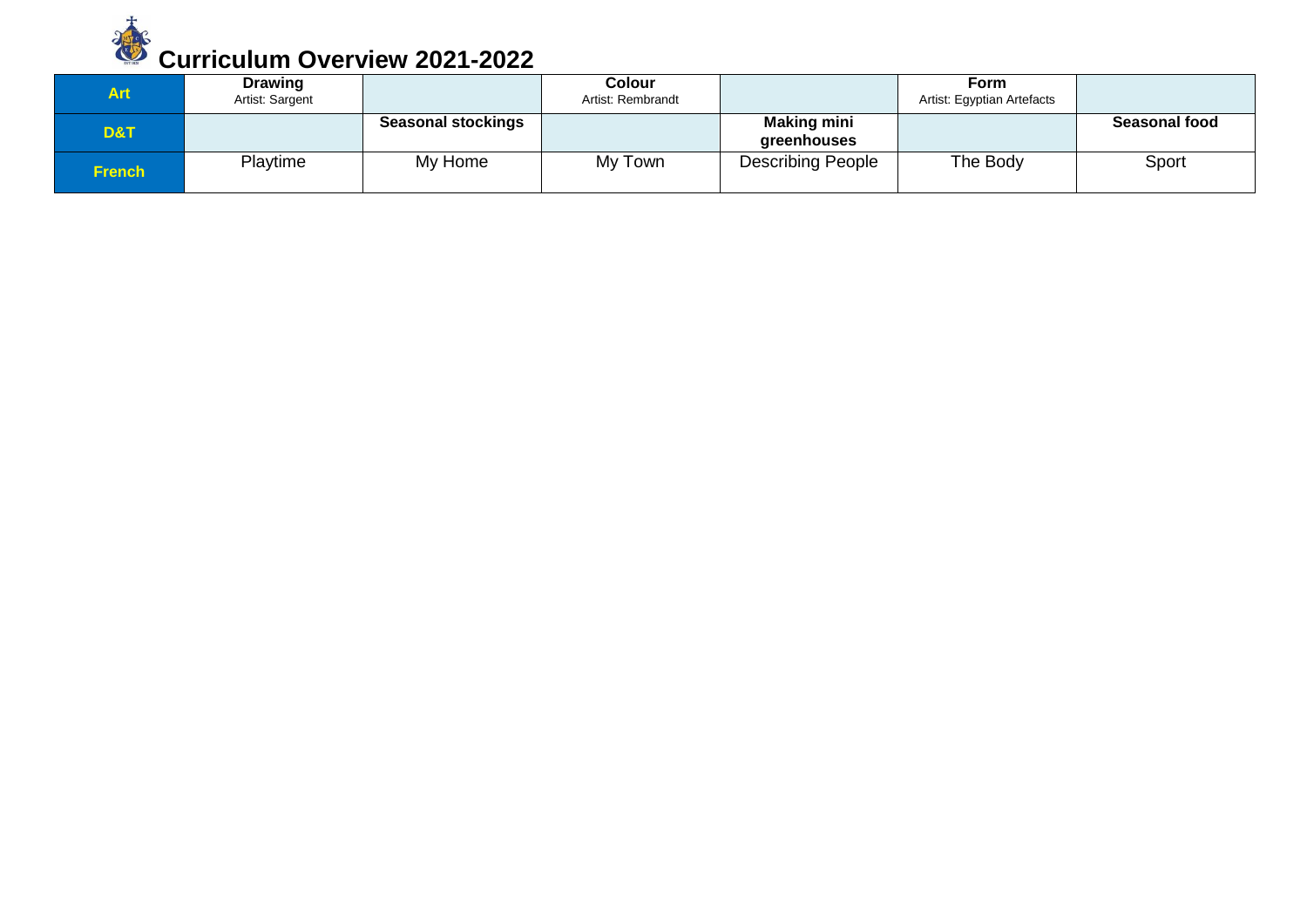

| Year 5                           | <b>Autumn 1</b>                                                                                                          | <b>Autumn 2</b>                                                                                                                                                           | <b>Spring 1</b>                                                                                                                              | <b>Spring 2</b>                                                                                                                                                                                | <b>Summer 1</b>                                                                                                                                         | <b>Summer 2</b>                                                                                                                                                       |
|----------------------------------|--------------------------------------------------------------------------------------------------------------------------|---------------------------------------------------------------------------------------------------------------------------------------------------------------------------|----------------------------------------------------------------------------------------------------------------------------------------------|------------------------------------------------------------------------------------------------------------------------------------------------------------------------------------------------|---------------------------------------------------------------------------------------------------------------------------------------------------------|-----------------------------------------------------------------------------------------------------------------------------------------------------------------------|
| <b>English Reading</b>           | Pax                                                                                                                      | Dark Sky Park poems                                                                                                                                                       | The Journey                                                                                                                                  | <b>Tom's Midnight</b><br>Garden                                                                                                                                                                | Cosmic                                                                                                                                                  | <b>Odysseus</b>                                                                                                                                                       |
| <b>English</b><br><b>Writing</b> | Story writing<br>(Non-Chronological<br>report)                                                                           | <b>Explanation text</b><br>(News reports)<br>(Poetry)                                                                                                                     | Persuasive letter<br>(Biographies)                                                                                                           | Story writing<br>(Diary entries)                                                                                                                                                               | Fictional story - action<br>and adventure<br>(Advertising brochure)                                                                                     | Recounts<br>(Fictional stories - myths<br>and legends)                                                                                                                |
| <b>Maths</b>                     | Number: Place value<br><b>Number: Addition and</b><br><b>Subtraction</b><br>Number: Multiplication and<br>division       | Flash back: Addition and<br>Subtraction<br><b>Number: Multiplication and</b><br>division                                                                                  | <b>Number: Fractions</b><br>Flash back: Multiplication<br>and division                                                                       | <b>Measure: converting units</b><br><b>Measure: Area &amp; perimeter</b><br><b>Number: Decimals &amp;</b><br>percentages                                                                       | <b>Flash back Fractions</b><br><b>Number: Decimals</b><br><b>Measure: Volume</b><br><b>Statistics</b>                                                   | <b>Geometry: Properties of</b><br>shape<br>Flash back Decimals<br>Geometry: Position and<br>direction                                                                 |
| <b>RE</b>                        | What does it mean if God<br>is holy and loving?<br><b>CHURCH VISIT</b>                                                   | <b>Can following God bring</b><br>justice and freedom?<br>Why is light an important<br>sign at Christmas?                                                                 | How can a mosque help us<br>understand the Muslim<br>faith?<br><b>MOSQUE VISIT</b>                                                           | What did Jesus do to save<br>human beings?                                                                                                                                                     | What would Jesus do?                                                                                                                                    | How do the pillars of Islam<br>help Muslims live a good<br>life?                                                                                                      |
| <b>Science</b>                   | <b>Forces</b>                                                                                                            | <b>Properties and Changes of Materials</b>                                                                                                                                |                                                                                                                                              | <b>Living Things and their</b><br><b>Habitats</b><br><b>Animals including</b><br><b>Humans</b><br>Focus Scientist: Jane<br>Goodall                                                             | <b>Science Adventurers!</b><br><b>Recapping of objectives</b><br>taught so far.                                                                         | <b>Earth and Space</b><br>Focus Scientist: Galileo<br>Galilei                                                                                                         |
| <b>History</b>                   | <b>Shang Dynasty of</b><br><b>Ancient China</b><br>Including the invention of<br>writing and its impact on the<br>world. |                                                                                                                                                                           | <b>Early Islamic</b><br>civilisation -<br><b>Bagdad AD900</b><br>Invention of the decimal<br>counting system and its impact<br>on the world. |                                                                                                                                                                                                | <b>History of</b><br><b>Birmingham</b><br>Impact of early civilisations on<br>modern Birmingham and<br>compare ancient civilisations to<br>the Britain. |                                                                                                                                                                       |
| <b>Geography</b>                 |                                                                                                                          | <b>The Oceans</b><br>Locating oceans/seas - climate<br>and latitude, Layers of ocean<br>biome and what lives there,<br>Human use of oceans - impact<br>and sustainability |                                                                                                                                              | Mountains, Volcanoes and<br><b>Earthquakes</b><br>Location of mountain ranges.<br>Formation of mountains. Volcanic<br>activity and earthquakes and<br>impact (advantages and<br>disadvantages) |                                                                                                                                                         | <b>Birmingham and West</b><br><b>Midlands</b><br>Location and growth of<br>Birmingham. Transport links -<br>modes of transport. HS2-<br>advantages and disadvantages. |
| <b>PE</b>                        | <b>Football</b><br><b>Dance</b>                                                                                          | <b>Basketball</b><br><b>Gymnastics</b>                                                                                                                                    | <b>Indoor athletics</b><br><b>Handball</b>                                                                                                   | <b>Tag Rugby</b><br><b>Outdoor and</b><br><b>Adventure</b>                                                                                                                                     | <b>Cricket</b><br><b>Hockey</b>                                                                                                                         | <b>Tennis</b><br><b>Athletics</b>                                                                                                                                     |
| <b>Computing</b>                 | We are game<br>developers<br>Developing an<br>interactive game                                                           |                                                                                                                                                                           | We are<br>cryptographers<br>Cracking codes                                                                                                   |                                                                                                                                                                                                | We are artists<br>Fusing geometry and<br>art                                                                                                            |                                                                                                                                                                       |
| <b>Music</b>                     |                                                                                                                          | Livin' on a prayer<br>(Rock                                                                                                                                               |                                                                                                                                              | Classroom jazz 1<br>(Jazz)                                                                                                                                                                     |                                                                                                                                                         | The Fresh Prince of<br><b>Bel-Air</b><br>(Hip Hop)                                                                                                                    |
| <b>P.S.H.E.</b>                  | Being me in my world<br>Citizenship-                                                                                     | <b>Celebrating</b><br>difference                                                                                                                                          | <b>Dreams and Goals</b><br>Money, careers,                                                                                                   | <b>Healthy Me</b><br>Smoking/vaping, alcohol,                                                                                                                                                  | <b>Relationships</b><br>Self-worth, online<br>rights/responsibilities,                                                                                  | <b>Changing Me</b><br>body image, puberty,                                                                                                                            |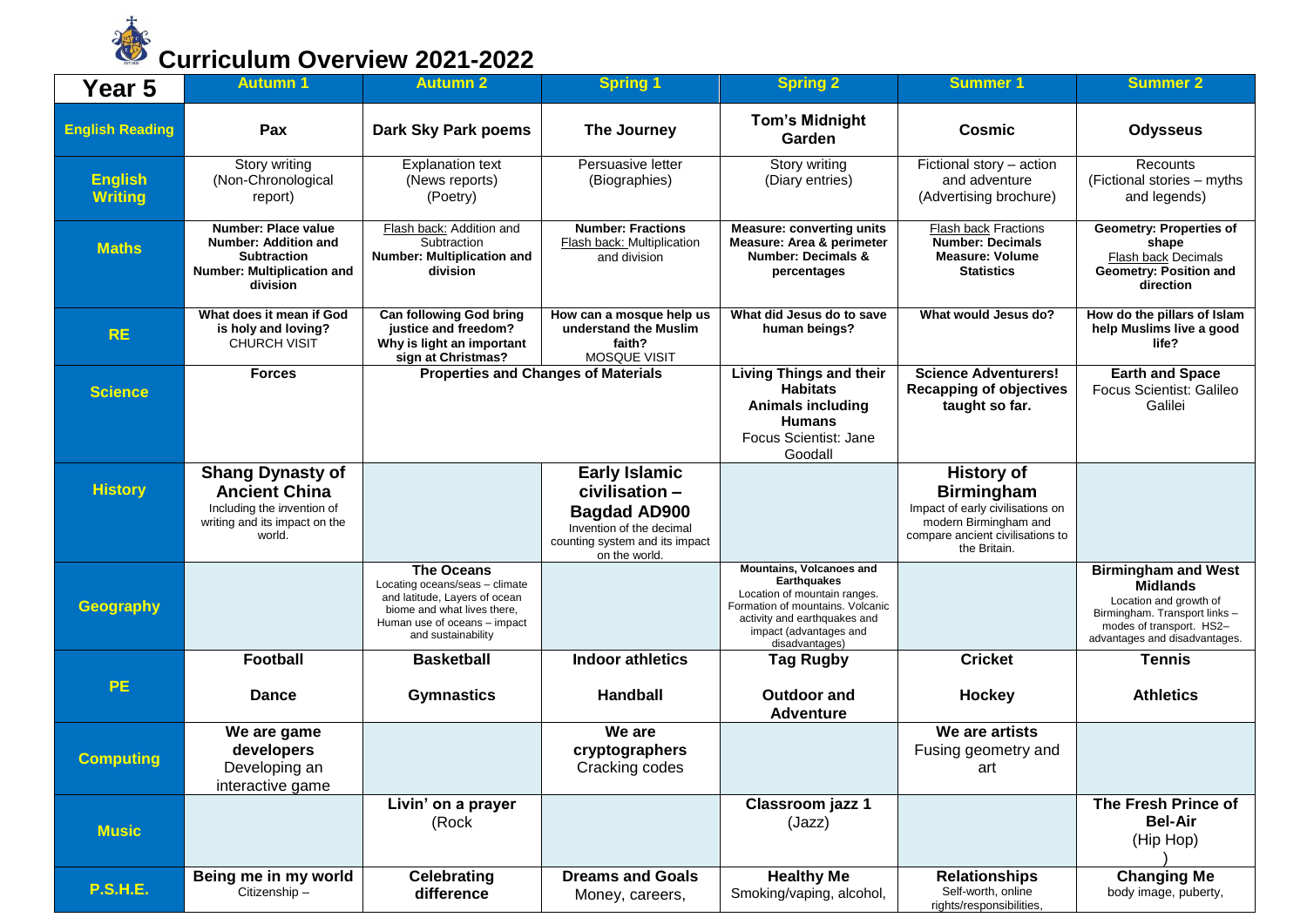

|               | rights/responsibilities,<br>democracy - having a voice | Cultural differences and<br>conflict, racism, material<br>wealth, respect | charity, motivation                                              | anti-social behaviour,<br>body image | gaming/gambling, online<br>grooming     | contraception               |
|---------------|--------------------------------------------------------|---------------------------------------------------------------------------|------------------------------------------------------------------|--------------------------------------|-----------------------------------------|-----------------------------|
| <b>Art</b>    | Form<br>Artist: Augusta Savage                         |                                                                           | <b>Drawing</b><br>Artist: Moore sketchbooks,<br>Rossetti, Cassat |                                      | <b>Colour</b><br>Artist: Lowry, Matisse |                             |
| D&T           |                                                        | <b>Building bridges</b>                                                   |                                                                  | <b>Chinese inventions</b>            |                                         | <b>Fashion and textiles</b> |
| <b>French</b> | On Holiday                                             | Eating Out                                                                | <b>Hobbies</b>                                                   | A School Trip                        | Seasons                                 | The Environment             |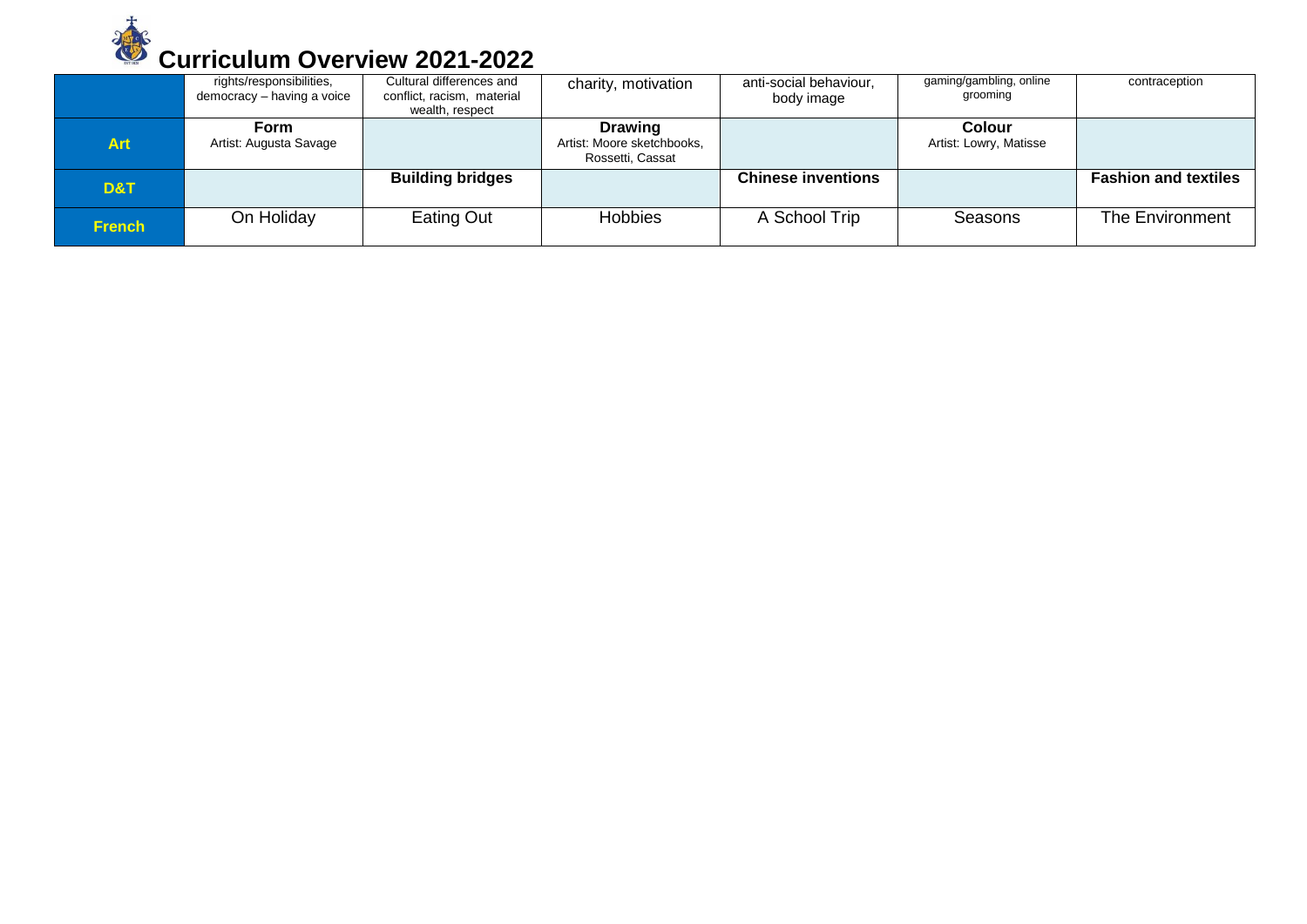

| Year <sub>6</sub>                | <b>Autumn 1</b>                                                                                                                                                                      | <b>Autumn 2</b>                                                                                                                         | <b>Spring 1</b>                                                                                                                                  | <b>Spring 2</b>                                                                                                                                                                           | Summer 1                                                                                                                                                                                                                                                                                      | <b>Summer 2</b>                                                                                                                                                                    |
|----------------------------------|--------------------------------------------------------------------------------------------------------------------------------------------------------------------------------------|-----------------------------------------------------------------------------------------------------------------------------------------|--------------------------------------------------------------------------------------------------------------------------------------------------|-------------------------------------------------------------------------------------------------------------------------------------------------------------------------------------------|-----------------------------------------------------------------------------------------------------------------------------------------------------------------------------------------------------------------------------------------------------------------------------------------------|------------------------------------------------------------------------------------------------------------------------------------------------------------------------------------|
| <b>English Reading</b>           | <b>Varmints</b>                                                                                                                                                                      | <b>Suffragettes</b>                                                                                                                     | <b>The Song From</b><br><b>Somewhere Else</b>                                                                                                    | <b>Rooftoppers</b>                                                                                                                                                                        | <b>The Last Wild</b>                                                                                                                                                                                                                                                                          | <b>Running on Empty</b>                                                                                                                                                            |
| <b>English</b><br><b>Writing</b> | Setting/atmosphere<br>description<br>(Persuasive Speech)                                                                                                                             | Persuasive Formal Letter<br>(Diary writing)<br>(Poetry)                                                                                 | <b>Explanation texts</b><br>Narrative story                                                                                                      | Narrative story<br><b>Balanced argument</b>                                                                                                                                               | Character description<br>Narrative story                                                                                                                                                                                                                                                      | Autobiography<br>Non-chronological report                                                                                                                                          |
| <b>Maths</b>                     | <b>Number: Place value</b><br><b>Number: Addition &amp;</b><br><b>Subtraction, Multiplication</b><br>and division                                                                    | <b>Number: fractions</b><br><b>Measure: converting units</b>                                                                            | <b>Number: Decimals</b><br><b>Number: Percentages</b><br>Number: Algebra<br>Geometry: Position and<br>movement                                   | Measure: Area, perimeter &<br>Volume<br><b>Statistics</b><br>Ratio                                                                                                                        | <b>Geometry: Properties of</b><br>shape<br>Flashback: SATS revision<br><b>Problem Solving</b>                                                                                                                                                                                                 | <b>Problem Solving</b><br>Investigations                                                                                                                                           |
| <b>RE</b>                        | <b>Creation and Science:</b><br><b>Conflicting or</b><br>Complementary?                                                                                                              | Was Jesus the Messiah?                                                                                                                  | What helps Hindus to<br>worship?<br><b>HINDU TEMPLE VISIT</b>                                                                                    | What difference does the<br>resurrection make to<br><b>Christians?</b>                                                                                                                    | What kind of a king is<br>Jesus?                                                                                                                                                                                                                                                              | What is the Buddhist way<br>of life?<br><b>BUDDHIST TEMPLE VISIT</b>                                                                                                               |
| <b>Science</b>                   | <b>Evolution and</b><br><b>Inheritance</b><br><b>Focus Scientists: Charles</b><br>Darwin and Mary Anning                                                                             | <b>Living Things and their</b><br><b>Habitats</b><br>Focus Scientist: Rachel<br>Carson                                                  | Light                                                                                                                                            | <b>Animals including</b><br><b>Humans</b>                                                                                                                                                 | <b>Science Adventurers!</b><br><b>Recapping of</b><br>objectives taught so<br>far.                                                                                                                                                                                                            | <b>Electricity</b>                                                                                                                                                                 |
| <b>History</b>                   |                                                                                                                                                                                      | <b>Battle for Britain</b><br>A turning point in the history of<br>Britain and the technological<br>advancements made during<br>the war. |                                                                                                                                                  | <b>Crime and</b><br>punishment<br>Changes from 1066 to now and<br>how technology has advanced<br>crime and punishment with the<br>introduction of forensics.<br>HOUSES OF PARLIMENT VISIT |                                                                                                                                                                                                                                                                                               | <b>History project</b><br>Combining historical skills and<br>knowledge. Children will select<br>from: History of England .<br>Ancient civilisations · The<br>impact of WW1 and WW2 |
| <b>Geography</b>                 | <b>The Galapagos</b><br><b>Islands</b><br>Location- both hemispheres -<br>climate, physical features, human<br>features - settlements / tourism.<br>Conservation and sustainability. |                                                                                                                                         | <b>Global Trade</b><br>Import / export, global supply<br>chains - primary, secondary and<br>tertiary supply. Impact on<br>employment. Fairtrade. |                                                                                                                                                                                           | <b>Geography project</b><br>Combine Geographical skills<br>/knowledge. Consider impact of<br>human geography on physical<br>geography of a location studied<br>- trade, migration, pollution,<br>climate change. Undertake<br>research. Present findings and<br>identify possible solutions.+ |                                                                                                                                                                                    |
|                                  | Football                                                                                                                                                                             | <b>Basketball</b>                                                                                                                       | <b>Indoor athletics</b>                                                                                                                          | <b>Tag Rugby</b>                                                                                                                                                                          | <b>Cricket</b>                                                                                                                                                                                                                                                                                | <b>Tennis</b>                                                                                                                                                                      |
| <b>PE</b>                        | <b>Hockey</b>                                                                                                                                                                        | <b>Gymnastics</b>                                                                                                                       | <b>Dance</b>                                                                                                                                     | <b>Outdoor and</b><br><b>Adventure</b>                                                                                                                                                    | <b>Rounders</b>                                                                                                                                                                                                                                                                               | <b>Athletics</b>                                                                                                                                                                   |
| <b>Computing</b>                 | We are app<br>planners<br>Planning the creation of a mobile<br>app                                                                                                                   |                                                                                                                                         | We are interface<br>designers<br>Designing an interface for an app                                                                               |                                                                                                                                                                                           | We are app<br>developers<br>Developing a simple mobile app                                                                                                                                                                                                                                    |                                                                                                                                                                                    |
| <b>Music</b>                     |                                                                                                                                                                                      | <b>Happy</b><br>Pop / Neo Soul                                                                                                          |                                                                                                                                                  | <b>Classroom jazz 2</b><br>Jazz                                                                                                                                                           |                                                                                                                                                                                                                                                                                               | You've got a friend<br>70s Ballad / Pop                                                                                                                                            |
| <b>P.S.H.E.</b>                  | Being me in my world<br>Global citizenship, children's<br>rights, anti-social behaviour, role-<br>modelling                                                                          | <b>Celebrating</b><br>difference<br>Understanding disability,<br>inclusion/exclusion, empathy                                           | <b>Dreams and Goals</b><br>Personal learning goals, making<br>a difference, achievements                                                         | <b>Healthy Me</b><br>Personal responsibility,<br>substances, exploitation(inc<br>county lines, gang culture)                                                                              | <b>Relationships</b><br>Mental health, love/loss, power/<br>control, assertiveness, tech<br>safety                                                                                                                                                                                            | <b>Changing Me</b><br>Body image, puberty-feelings,<br>conception to birth,<br>respect/consent, sexting                                                                            |
| <b>Art</b>                       | Colour<br>Artist: Magritte                                                                                                                                                           |                                                                                                                                         | Form<br>Artist: Frink                                                                                                                            |                                                                                                                                                                                           | <b>Drawing</b><br>Artist: Klee, Calder                                                                                                                                                                                                                                                        |                                                                                                                                                                                    |